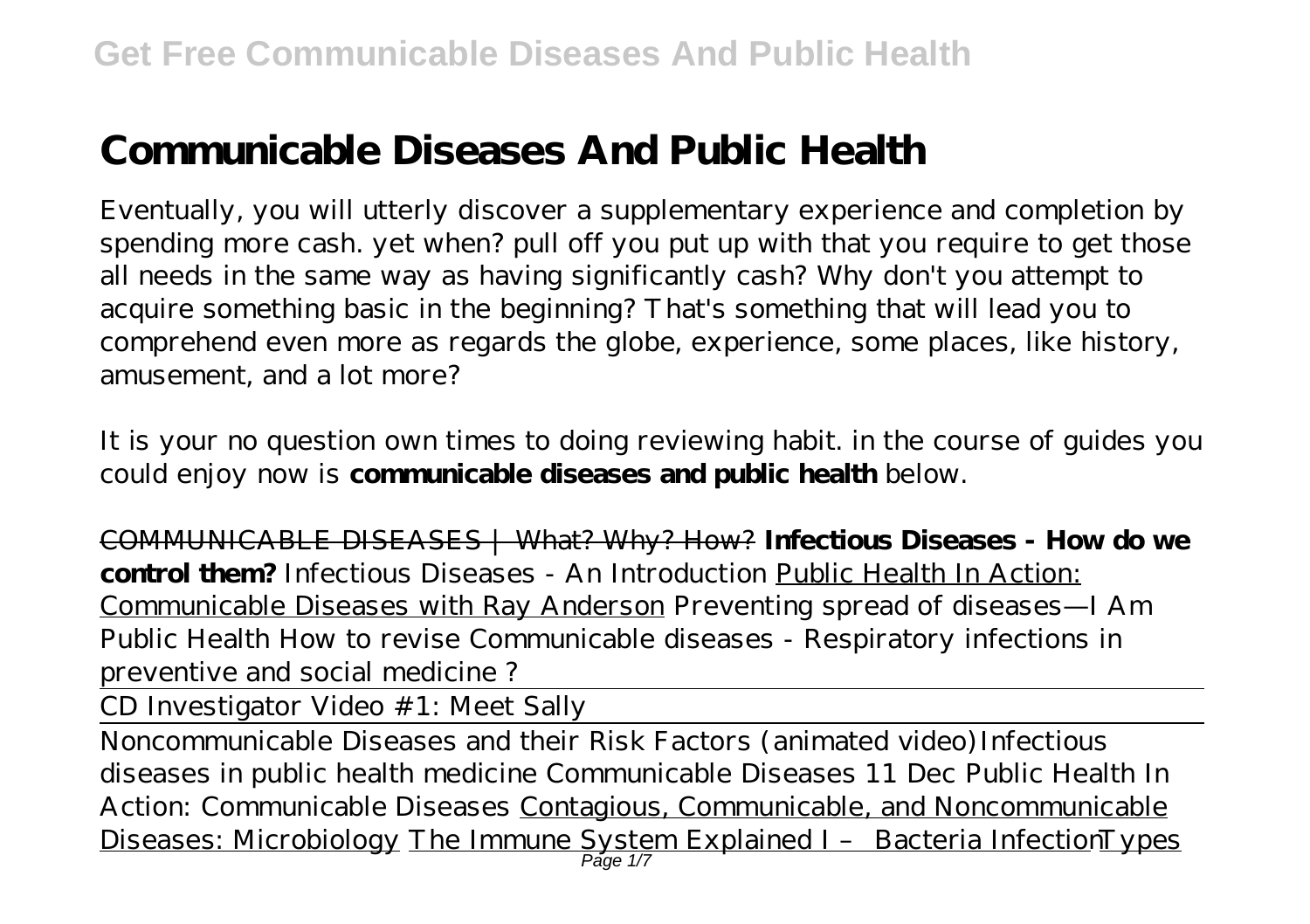of Diseases | Infectious Diseases | Human Health and Diseases | Disorders How do germs spread (and why do they make us sick)? - Yannay Khaikin and Nicole Mideo How pandemics spread

Preventing Communicable Diseases Epidemiological Studies - made easy!

Noncommunicable diseases explained in one minute**How are pathogens spread and controlled | Health | Biology | FuseSchool** *Difference between Communicable and Non-communicable Diseases Communicable Diseases , Class 5* What is Public Health?? LECTURE 1 The Communicable Disease and public health

Infectious Disease \u0026 Public Health Surveillance and Outbreak Investigations, 10/22/14**A career in public health as a consultant of communicable disease control How communicable diseases spread and prevented** *The future of infectious diseases. | Paul Cosford | TEDxUoChester Transmission and Prevention of Communicable Diseases* **Communicable Diseases And Public Health**

Communicable Diseases & Public Health This module will enable students to develop a sound knowledge and understanding of the complexity of communicable Diseases in the context of Public Health. It is applicable for students working in all healthcare settings.

# **Communicable Diseases and Public Health - Oxford Brookes ...**

Background: Several changes can be anticipated in the practice of communicable disease control as a result of the health care delivery system's transition from a predominantly fee-for-service system to a predominantly managed care system. Page 2/7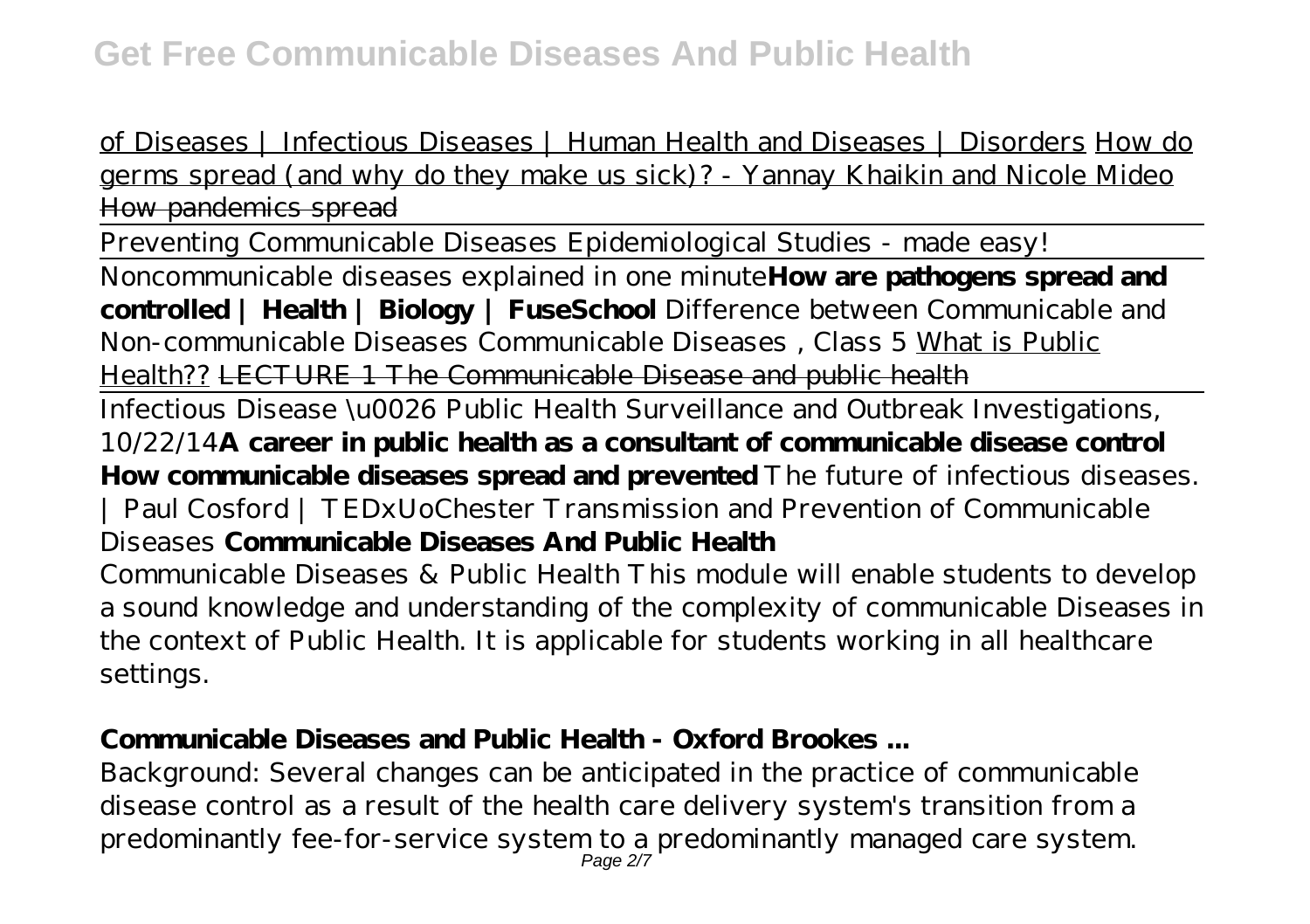These changes will clearly involve clinical services provided by public health agencies, such as immunizations and diagnosis and treatment of tuberculosis ...

## **Public health, communicable diseases, and managed care ...**

Between 1992 and 1999, 1426 foodborne general outbreaks of infectious intestinal disease (IID) were reported to the Public Health Laboratory Service Communicable Disease Surveillance Centre.

#### **Communicable disease and public health / PHLS**

The 2019 novel coronavirus. Preventing and controlling the spread of disease is at the heart of much public health work. From the coronavirus-cased COVID-19 to influenza, Lyme disease malaria and Ebola, outbreaks of infectious diseases can have an extraordinary impact on human health. From The Nation's Health: Public health making progress in eliminating infectious diseases.

## **Communicable Disease - American Public Health Association**

Infectious diseases during pregnancy: screening, vaccination and treatment Klebsiella species: guidance, data and analysis Lassa fever: origins, reservoirs, transmission and guidelines

#### **Health protection: Infectious diseases - detailed ...**

Public health is a discipline dedicated to improving the health of populations by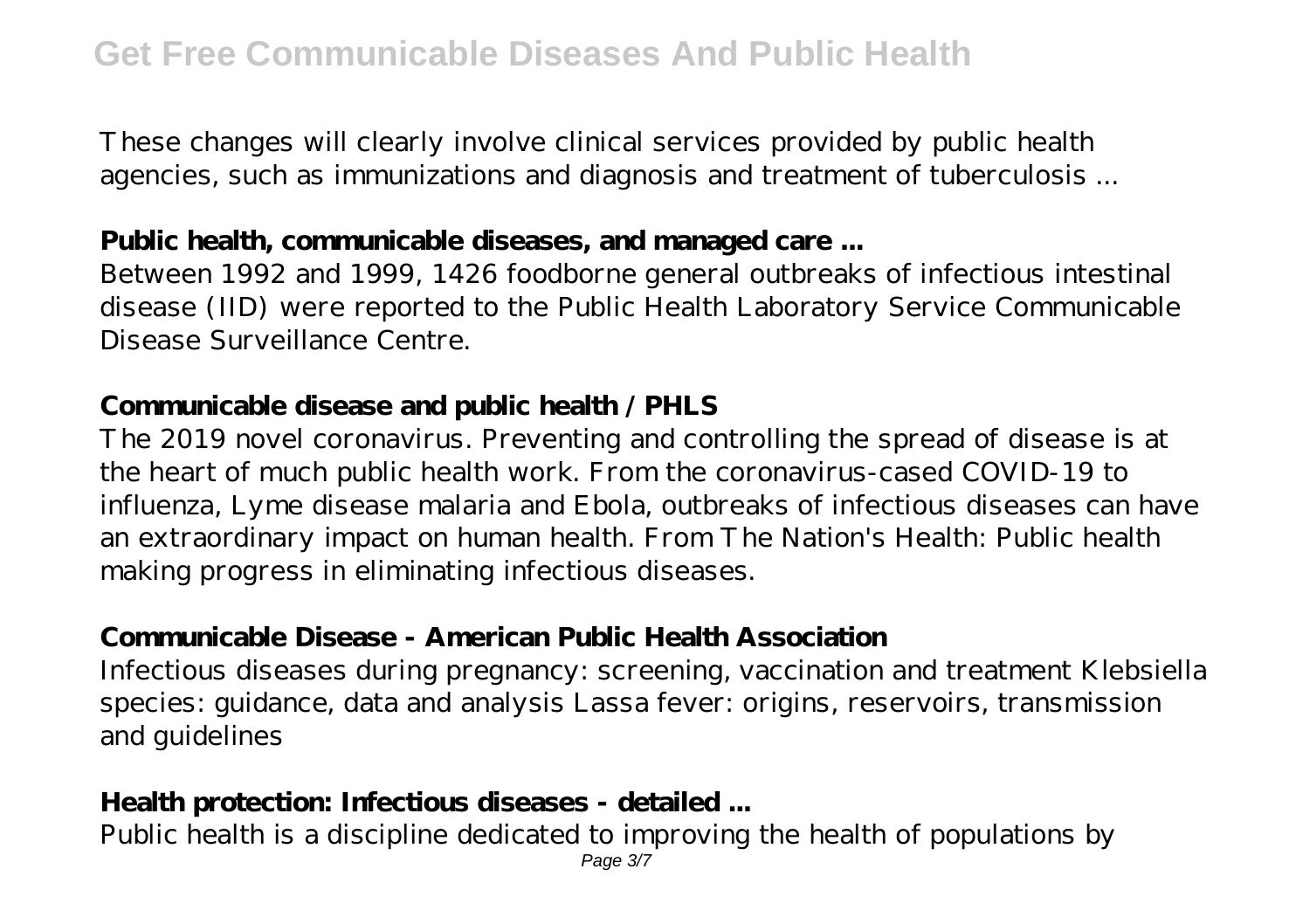preventing diseases and injuries before they occur through education, research, and promotion of healthy lifestyles. Both infection control and public health are focused on preventing the spread of disease.

## **Public health - Infectious Disease Advisor**

Communicable diseases remain a significant public health priority both in Australia and internationally. The problems facing Australia today are diverse: foodborne diseases; emergence of antimicrobial resistant bacteria; sexually transmitted diseases; vectorborne diseases; vaccine preventable diseases. The Office of Health Protection (OHP) is engaged in a range of activities to reduce the incidence, and thereby the social and economic impact of communicable disease.

## **Department of Health | Communicable diseases information**

'Notification of infectious diseases' is the term used to refer to the statutory duties for reporting notifiable diseases in the Public Health (Control of Disease) Act 1984 and the Health

#### **Notifiable diseases and causative organisms: how to report ...**

Most people will have a communicable disease in their lifetime, such as the common cold or a stomach bug. These are usually mild and only last for a few days. But some cases can be more serious. In Australia: in 2015-16, nearly 400,000 people were hospitalised as a result of infection with a communicable disease.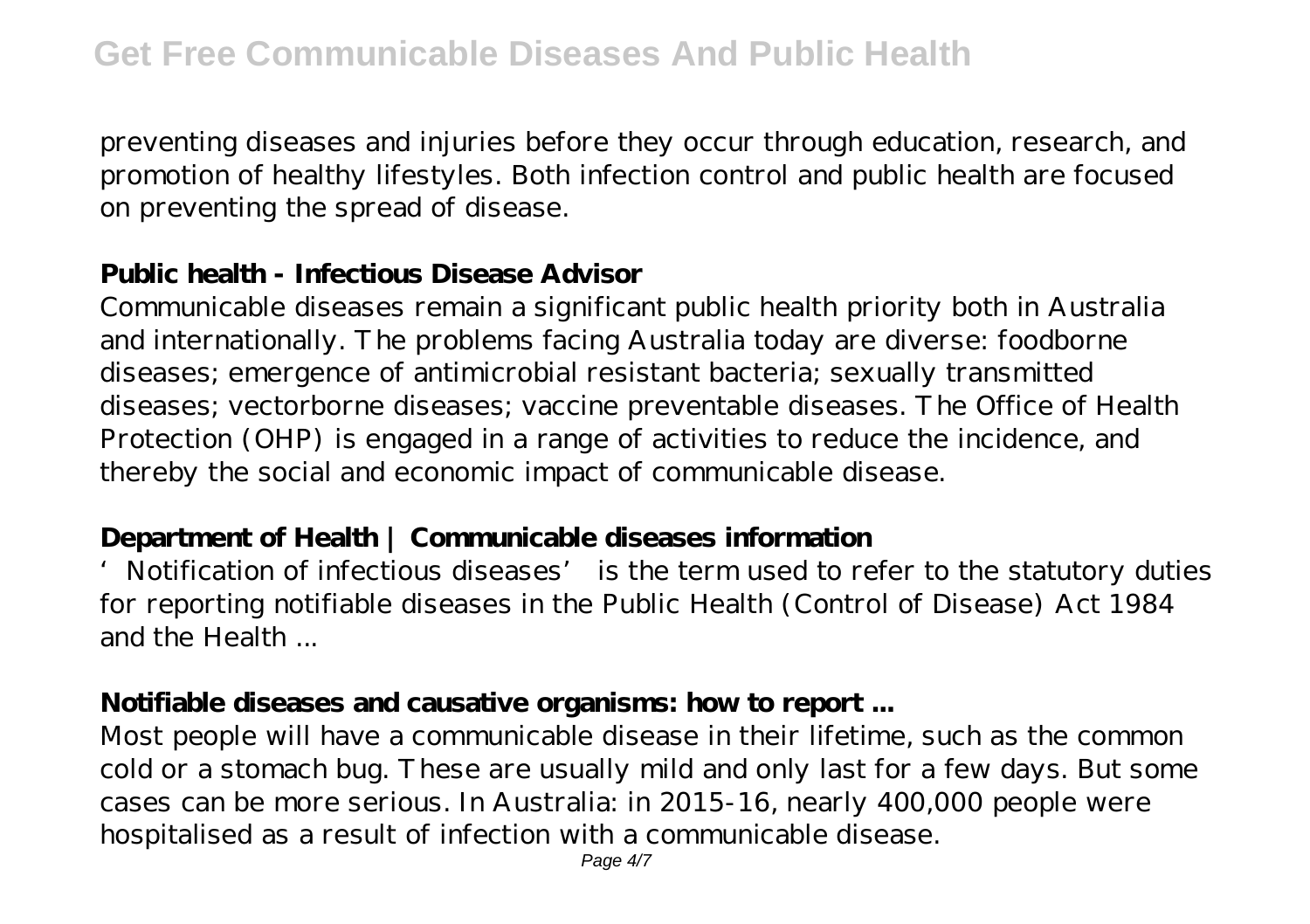## **Communicable diseases | Australian Government Department ...**

Blastomycosis, information for health care providers. Echinococcus multilocularis - Alveolar Echinococcosis. Influenza, information for health care providers. Lyme Disease, information for health care providers. Measles, information for health care providers. Measles, laboratory testing information.

#### **Communicable and Infectious Diseases - Ottawa Public Health**

List of Alabama Notifiable Diseases and Conditions. This list of Alabama Notifiable Diseases and Conditions contains the names of the diseases and conditions, the Public Health division to notify, the required notification time frame, and a link to information related to investigations and cases for each disease and condition.

## **Communicable Diseases | Alabama Department of Public ...**

Health protection in schools and other childcare facilities A practical guide for staff on managing cases of infectious diseases in schools and other childcare settings. Published 18 September 2017

#### **Health protection in schools and other childcare ...**

Infectious disease and public health is an exciting module that shows how the causes and control of diseases can be understood only by reference to a range of biological information in the appropriate social context. It aims to: present a multidisciplinary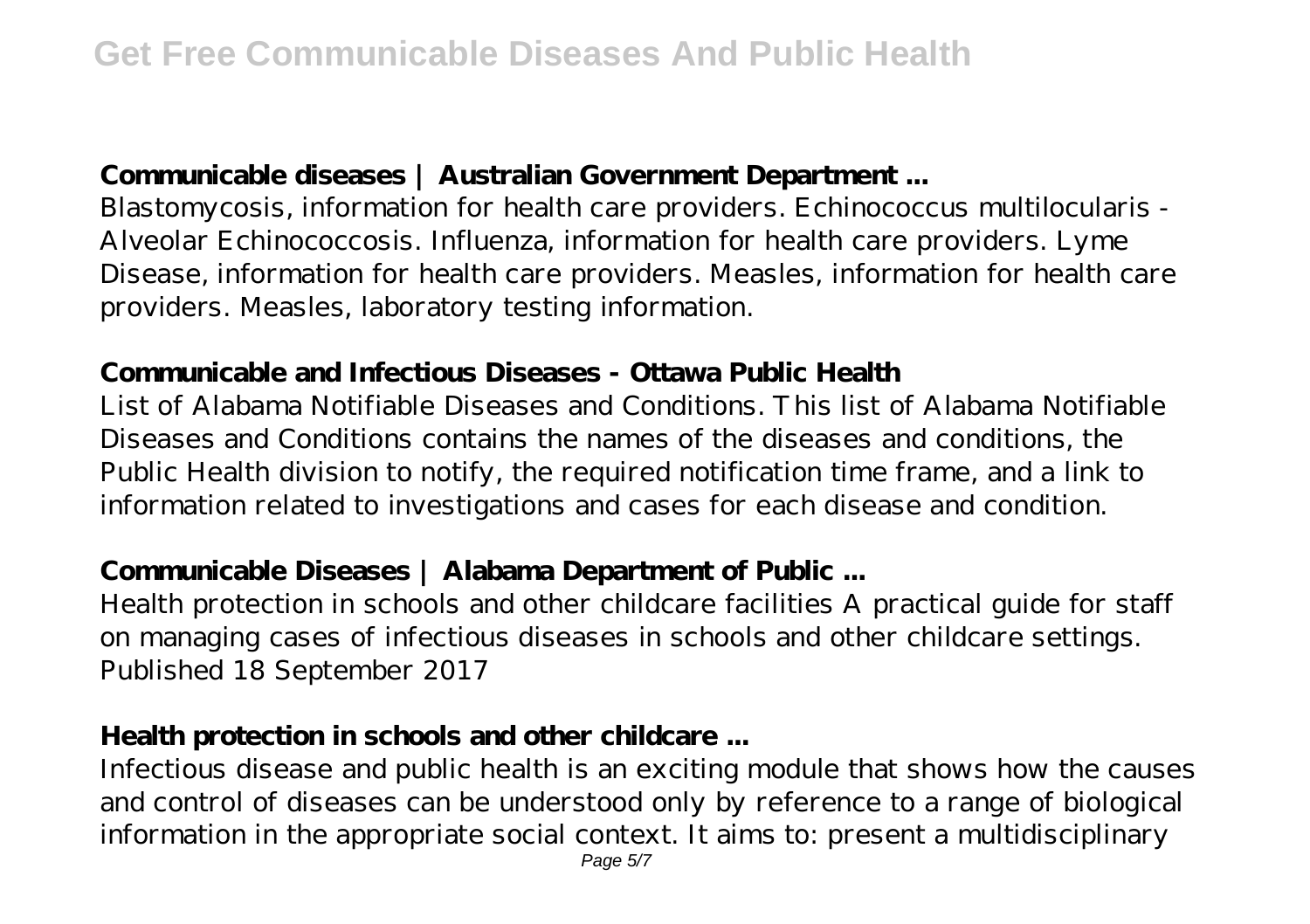approach to the study of infectious disease.

# **SK320 | Infectious Disease and Public Health | Open University**

[Explanation] Zeng Guang pointed out that "smart public health" is very important and can play an intelligence role in an infectious disease epidemic. [Concurrent] Zeng Guang, member of the high-level expert group of the National Health Commission

# **Zhang Wenhong and Zeng Guang: To manage infectious ...**

Infectious diseases are caused by pathogenic microorganisms, such as bacteria, viruses, parasites or fungi. These diseases can spread from the environment or from one person to another resulting in illness in our communities. We provide public health workers with expertise, support and resources for the prevention and control of infectious ...

## **Infectious Diseases | Public Health Ontario**

A pandemic (from Greek,  $\frac{1}{2}$ , pan, "all" and  $\frac{1}{2}$ , demos, "people") is an epidemic of an infectious disease that has spread across a large region, for instance multiple continents or worldwide, affecting a substantial number of people. A widespread endemic disease with a stable number of infected people is not a pandemic. Widespread endemic diseases with a stable number of infected ...

# **Pandemic - Wikipedia**